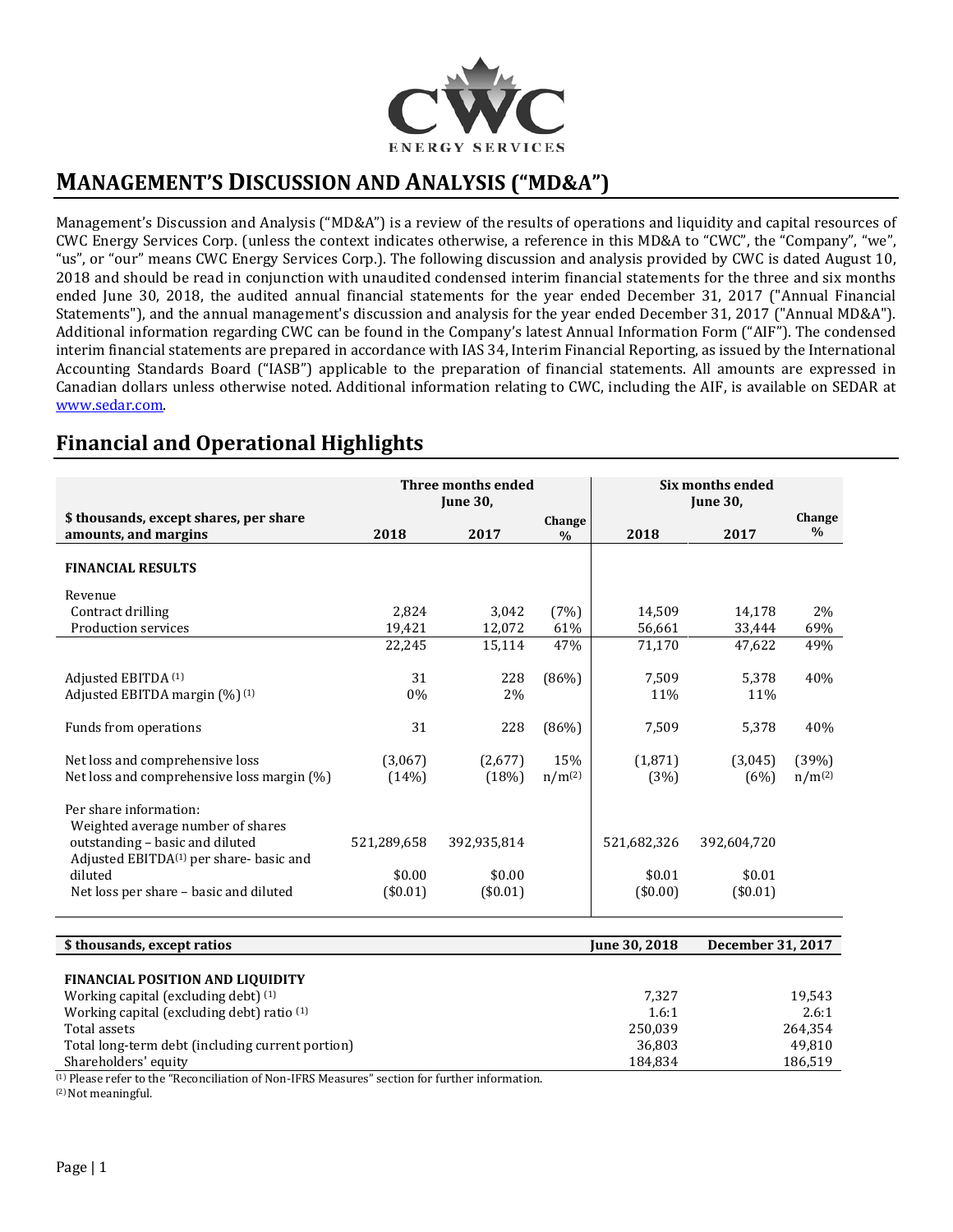Working capital (excluding debt) has decreased 62% since December 31, 2017 driven by the collection of account receivable, combined with lower activity in Q2 2018 compared to Q4 2017. Due to the seasonality of the oilfield services business in Canada, working capital is typically lowest in Q2 and builds throughout the next three quarters. Long-term debt (including current portion) has decreased 26% from December 31, 2017 as positive funds from operations and a reduction in working capital were used to fund capital expenditures, purchase shares under the Normal Course Issuer Bid ("NCIB") and to repay debt. Shareholder equity has decreased since December 31, 2017 due to the net loss for the six months ended June 30, 2018 and the purchase and cancellation of common shares under the NCIB program offset by issuance of common shares under the Company stock option and restricted share plans.

# **Highlights for the Three Months Ended June 30, 2018**

- Average Q2 2018 crude oil pricing, as measured by WTI, of US\$67.97/bbl was 8% higher than Q1 2018 average price of US\$62.89/bbl. However, the price differential between Canadian heavy crude oil, as represented by WCS, and WTI widened at times during the quarter from US\$20 to US\$25/bbl compared to the historical normalized range of US\$10/bbl to US\$15/bbl causing E&P companies to shorten their drilling program Natural gas prices, as measured by AECO, decreased 45% from an average of \$2.06/GJ in Q1 2018 to \$1.14/GJ in Q2 2018 (Q2 2017: \$2.64/GJ), and is extremely low in historically terms.
- CWC's drilling rig utilization of 16% in Q2 2018 (Q2 2017: 19%) was consistent with the Canadian Association of Oilwell Drilling Contractors ("CAODC") industry average of 17%. Activity levels decreased 14% in Q2 2018 compared to Q2 2017 due to a longer than expected spring breakup with significant rain in some key operating areas in June 2018, as well as exploration and production ("E&P") companies shortening their drilling programs due to the widening price differential in Q2 2018 between WTI and WCS along with low natural gas prices. However, average revenue per operating day of \$21,227 increased 8% over the comparable year ago quarter. In addition, significant customer driven improvements and upgrades to Rig #2 and Rig #4 were made during Q2 2018 which delayed these rigs from being in active service. The upgrades are expected to increase these two drilling rigs' capacity resulting in higher expected utilization for future quarters.
- CWC's service rig utilization of 30% in Q2 2018 (Q2 2017: 33%) was achieved with a Q2 Company record setting 28,831 operating hours, 44% higher than the 20,047 operating hours in Q2 2017 as a result of the additional service rigs acquired from C&J Energy Production Services-Canada Ltd ("C&J Canada"), while average revenue per hour of \$642 increased 17% over the comparable year ago quarter. Q2 2018 spring breakup faced wetter weather conditions compared to the immediate two prior years, which provided equipment downtime to complete scheduled repairs and maintenance. During Q2 2018, CWC sold one inactive service rig for gross proceeds of \$0.8 million.
- CWC's coil tubing utilization of 17% in Q2 2018 (Q2 2017: 19%) with 1,212 operating hours, 22% lower than the 1,557 operating hours in Q2 2017. While average revenue per hour of \$762 increased 16% over the comparable year ago quarter. Q2 2018 operating hours were negatively impacted by the continuation of extremely low natural gas prices and the widening differential between WTI and WCS in the second quarter causing delays in allocation and commitment of capital by our E&P customers, as well as from unexpected repairs and maintenance to equipment causing delays in revenue generation.
- Revenue of \$22.2 million, an increase of \$7.1 million (47%) compared to \$15.1 million in Q2 2017. The increase is primarily a result of the addition of the service assets of C&J Canada.
- Adjusted EBITDA (1) of \$0.03 million in Q2 2018, a decrease of \$0.2 million (-86%) compared to \$0.2 million in Q2 2017. The decrease in Adjusted EBITDA in Q2 2018 is due to lower Contract Drilling rig activity and gross margins when compared to Q2 2017 and higher selling and administrative costs due to the C&J Canada acquisition. These are offset by a higher gross margin from the Production Services business, on higher operating hours. CWC has achieved 20 continuous quarters of positive Adjusted EBITDA since Q2 2013.
- Net loss of \$3.1 million, an increase of \$0.4 million (18%) compared to a net loss of \$2.7 million in Q2 2017. The change in net loss is primarily due to the lower Adjusted EBITDA, higher finance and stock based compensation costs and losses on disposal of equipment, offset by lower depreciation and deferred income tax recovery.
- On June 29, 2018 the Company obtained a new five year credit facility (the "Mortgage Loan") in the principal amount of \$12.8 million. The Mortgage Loan is secured by, among other things, a collateral mortgage from the Company in favour of the bank over properties located in Sylvan Lake, Brooks and Slave Lake Alberta. These new borrowing arrangements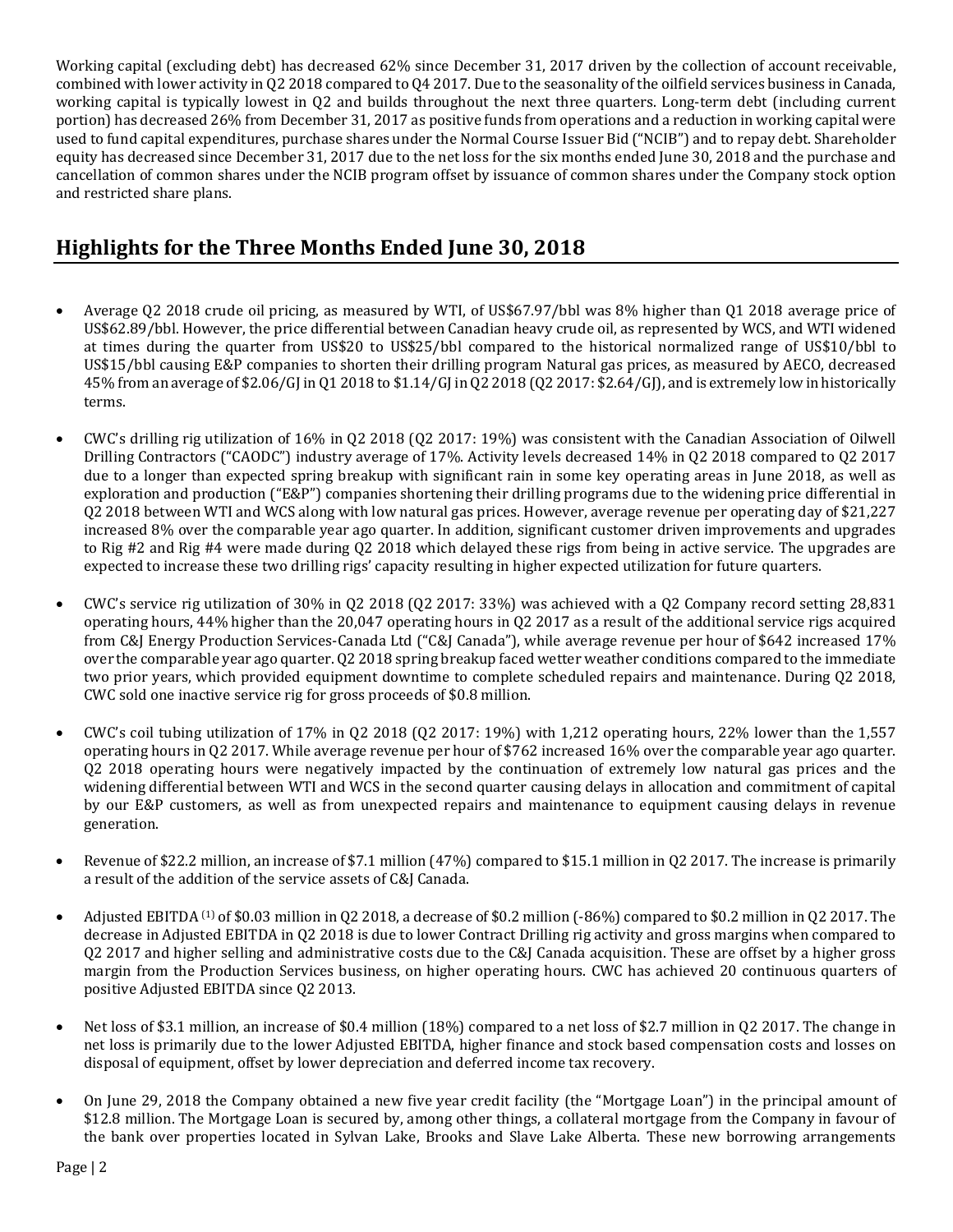significantly reduce the Company's overall borrowing costs by reducing standby charges on the syndicated credit facilities (the "Bank Loan") and realizing a lower interest rate on the term Bank Loan. The Mortgage Loan has been amortized over 22 years with blended monthly principal and interest payments. Subsequent to June 30, 2018 the Company entered into an interest rate swap to effectively fix the interest rate at 4.00% until June 28, 2023.

- At the request of the company the Bank Loan was reduced from \$100 million to \$75 million to reduce borrowing costs and standby charges.
- On April 10, 2018, the Company renewed its Normal Course Issuer Bid ("NCIB") as an Automatic Securities Purchase Plan ("ASPP") with Raymond James Ltd., which now expires on April 9, 2019. During Q2 2018, 1,023,000 (Q2 2017: 1,404,000) common shares were purchased under the ASPP and 935,500 common shares were cancelled and returned to treasury.

## **Highlights for the Six Months Ended June 30, 2018**

- CWC's drilling rig utilization in the first six months of 2018 of 39% (2017: 42%) exceeded the CAODC industry average of 29%. Activity levels in 2018 have decreased 8% compared to 2017 due to exploration and production ("E&P") companies shortening their drilling programs due to widening price differential between WCS and WTI and low natural gas prices. Year-to-date 2018 operating days of 630 (2017: 687 operating days) is the second most active since the acquisition of Ironhand Drilling Inc. in May 2014.
- For the first six months of 2018, CWC's service rig utilization was 43% compared to 44% in the same period in 2017. Activity levels in 2018 continue to set new Company records by increasing 56% to 82,809 operating hours (2017: 53,043 operating hours). The increase resulted from the additional service rigs acquired from C&J Canada.
- For the first six months of 2018, CWC's coil tubing utilization was 29% compared to 36% in 2017. Activity levels in 2018 have decreased 27% to 4,219 operating hours (2017: 5,780 operating hours). Operating hours were negatively impacted by the continuation of low natural gas prices and the widening differential between WTI and WCS causing delays in allocation and commitment of capital by our E&P customers as well as from unexpected repairs and maintenance to equipment. During the first half of 2018, CWC sold one inactive coil tubing unit and one picker unit for gross proceeds of \$0.8 million.
- Revenue of \$71.2 million, an increase of \$23.6 million (49%) compared to \$47.6 million in the first six months of 2017. The increase is primarily a result of the addition of the service rig and swabbing rig assets of C&J Canada.
- Adjusted EBITDA <sup>(1)</sup> of \$7.5 million, an increase of \$2.1 million (40%) compared to \$5.4 million in the first six months of 2017. The increase in Adjusted EBITDA is consistent with increased activity (\$3.6 million) from Production Services due to the C&J Canada acquisition, offset by a decrease in Adjusted EBITDA in Contract Drilling (\$0.3 million) and corporate expense of (\$1.2 million).
- Net loss of \$1.9 million, a decrease of \$1.1 million (-39%) compared to a net loss of \$3.0 million in the first six months of 2017. The decrease in net loss is due primarily to an increase in Adjusted EBITDA from Production Services as a result of increased activity from the C&J Canada acquisition.
- For the six months ended June 30, 2018, the Company purchased 2,417,500 (2017: 1,686,500) common shares under its NCIB and 2,254,000 (2017: 1,647,000) common shares were cancelled and returned to treasury.
	- (1) Please refer to the "Reconciliation of Non-IFRS Measures" section for further information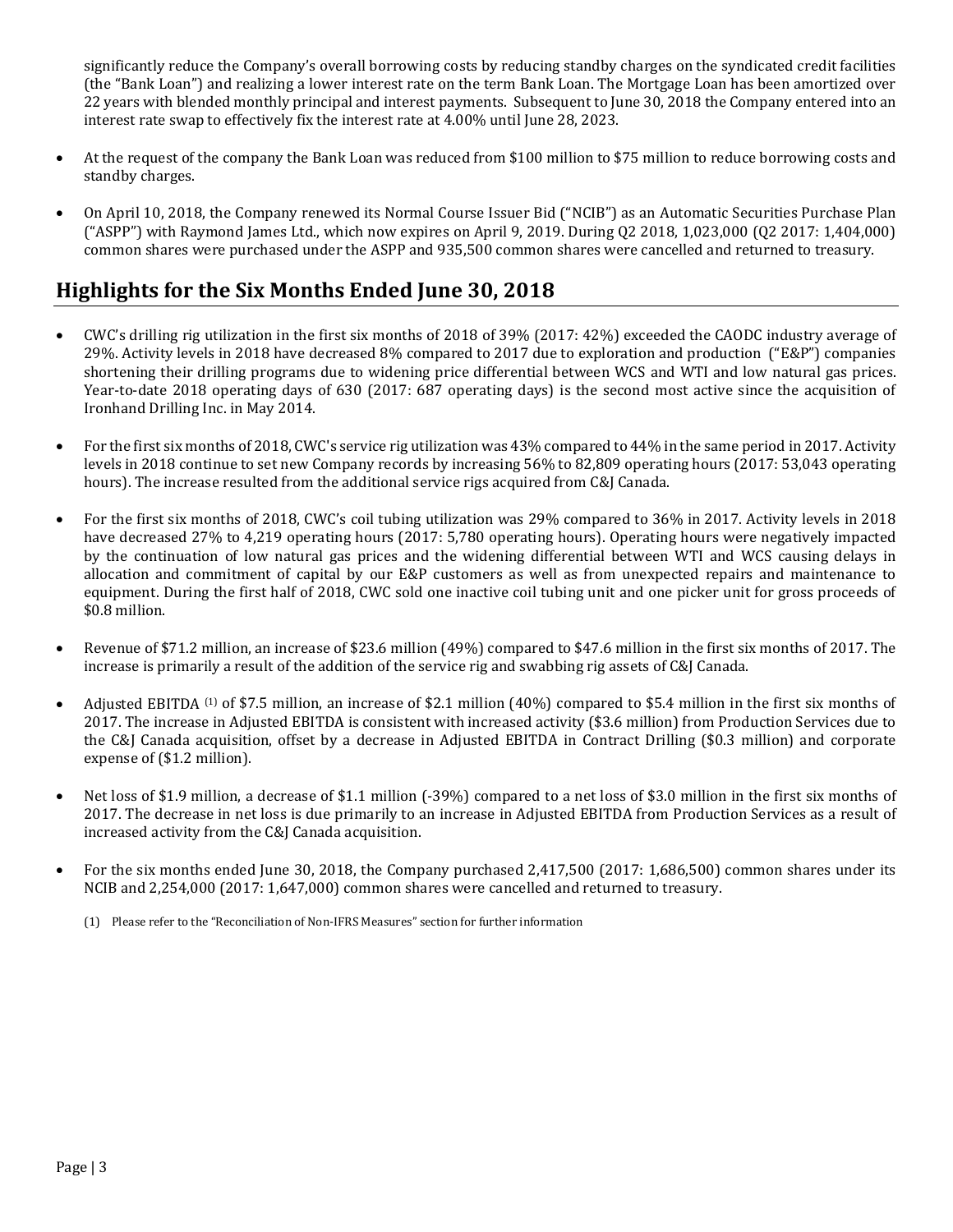### **Corporate Overview**

CWC Energy Services Corp. is a premier Contract Drilling and Well Servicing company operating in the Western Canadian Sedimentary Basin ("WCSB") with a complementary suite of oilfield services including drilling rigs, service rigs, swabbing rigs and coil tubing units. The Company's corporate office is located in Calgary, Alberta, with operational locations in Nisku, Grande Prairie, Slave Lake, Sylvan Lake, Drayton Valley, Lloydminster, Provost and Brooks, Alberta. The Company's shares trade on the TSX Venture Exchange under the symbol "CWC".

### **Operational Overview**

### **Contract Drilling**

CWC Ironhand Drilling, the Company's Contract Drilling segment, has a fleet of nine telescopic double drilling rigs with depth ratings from 3,200 to 5,000 metres, eight of nine rigs have top drives and three have pad rig walking systems. All of the drilling rigs are well suited for the most active depths for horizontal drilling in the WCSB, including the Montney, Cardium, Duvernay and other deep basin horizons. Part of the Company's strategic initiatives is to continue to increase the capabilities of its existing fleet to meet the growing demands of E&P customers for deeper depths at a cost effective price while providing a sufficient internal rate of return for CWC's shareholders.

|                                       |                          |                          |          | Three months ended |                          |          |          |          |
|---------------------------------------|--------------------------|--------------------------|----------|--------------------|--------------------------|----------|----------|----------|
|                                       | <b>Jun. 30,</b>          | Mar. 31,                 | Dec. 31, | Sep. 30,           | Jun. 30,                 | Mar 31,  | Dec. 31, | Sep. 30, |
| <b>OPERATING HIGHLIGHTS</b>           | 2018                     | 2018                     | 2017     | 2017               | 2017                     | 2017     | 2016     | 2016     |
| <b>Drilling Rigs</b>                  |                          |                          |          |                    |                          |          |          |          |
| Active drilling rigs, end of period   | 9                        | 9                        | 9        | 9                  | 9                        | 9        | 9        | 9        |
| Inactive drilling rigs, end of period | $\overline{\phantom{0}}$ | $\overline{\phantom{a}}$ |          |                    | $\overline{\phantom{a}}$ |          |          |          |
| Total drilling rigs, end of period    | 9                        | 9                        | 9        | 9                  | 9                        | 9        | 9        | 9        |
|                                       |                          |                          |          |                    |                          |          |          |          |
| Revenue per operating day (1)         | \$21,227                 | \$23,485                 | \$23,572 | \$19,424           | \$19,575                 | \$20,942 | \$20,623 | \$16,835 |
| Drilling rig operating days           | 133                      | 498                      | 463      | 522                | 155                      | 532      | 257      | 301      |
| Drilling rig utilization $\%$ (2)     | 16%                      | 61%                      | 56%      | 63%                | 19%                      | 66%      | 31%      | 37%      |
| CAODC industry average utilization %  | 17%                      | 52%                      | 28%      | 29%                | 17%                      | 40%      | 24%      | 17%      |
| Wells drilled                         | 11                       | 45                       | 30       | 29                 | 17                       | 41       | 21       | 21       |
| Average days per well                 | 12.1                     | 11.1                     | 15.0     | 18.0               | 9.1                      | 13.0     | 12.2     | 14.3     |
| Meters drilled (thousands)            | 41.0                     | 161.7                    | 128.1    | 112.2              | 45.6                     | 151.8    | 82.0     | 70.0     |
| Meters drilled per day                | 309                      | 325                      | 277      | 215                | 294                      | 285      | 319      | 232      |
| Average meters per well               | 3,724                    | 3,593                    | 4,270    | 3,869              | 2,684                    | 3,702    | 3,906    | 3,332    |

(1) Revenue per operating day is calculated based on operating days (i.e. spud to rig release basis). New or inactive drilling rigs are added based on the first day of field service.

(2)Drilling rig utilization is calculated based on operating days (i.e. spud to rig release basis) in accordance with the methodology prescribed by the CAODC.

Contract Drilling revenue of \$2.8 million for Q2 2018 (Q2 2017: \$3.0 million) was achieved with a utilization rate of 16% (Q2 2017: 19%), compared to the CAODC industry average of 17%. CWC had 133 drilling rig operating days in Q2 2018, a 14% decrease from the 155 drilling rig operating days in Q2 2017, which was the most drilling rig operating days in Q2 that CWC has had since its purchase of Ironhand Drilling Inc. in May 2014. The reduced operating days were due to a longer than expected spring breakup with significant rain in some key operating areas in June 2018, as well as E&P companies shortening their drilling programs due to the widening price differential in Q2 2018 between WTI and WCS along with low natural gas prices. However, Q2 2018 average revenue per operating day of \$21,227 increased 8% over the \$19,575 per day in Q2 2017. In addition, significant customer driven improvements and upgrades to Rig #2 and Rig #4 were made during Q2 2018 which delayed these rigs from being in active service. The upgrades are expected to increase these two drilling rigs' capacity resulting in higher expected utilization for future quarters.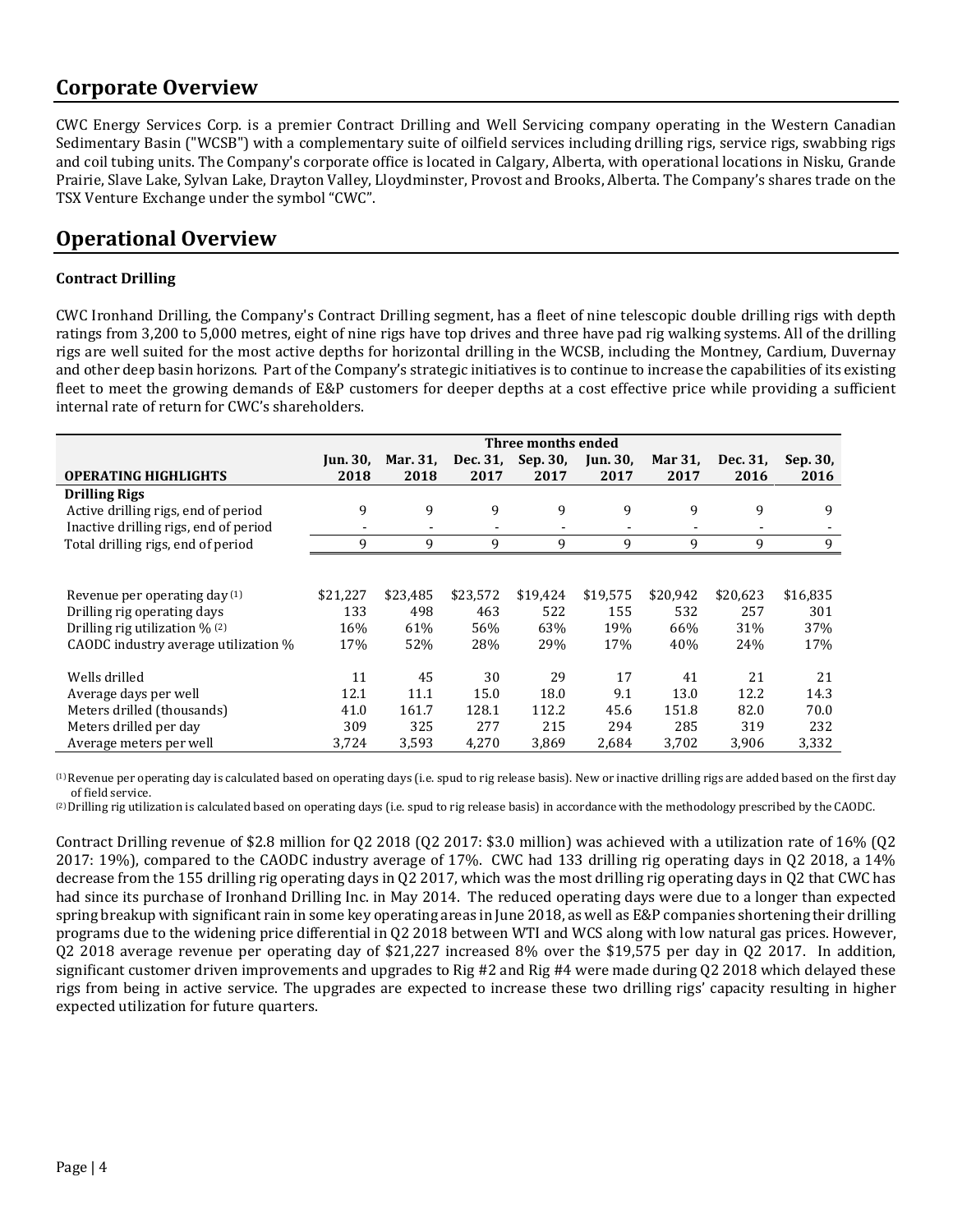#### **Production Services**

With a fleet of 148 service rigs, CWC is the largest well servicing company in Canada as measured by operating hours. CWC's service rig fleet consists of 77 single, 57 double, and 14 slant rigs providing services which include completions, maintenance, workovers and abandonments with depth ratings from 1,500 to 5,000 metres. CWC has chosen to park 41 of its service rigs and focus its sales and operational efforts on the remaining 107 active service rigs.

CWCs fleet of nine coil tubing units consist of four Class I and five Class II coil tubing units having depth ratings from 1,500 to 3,200 metres. The Company continues to focus its sales and operational efforts on servicing SAGD wells that are shallower in depth and more appropriate for coil tubing operations.

CWC's fleet of 13 swabbing rigs were acquired as part of the C&J Canada acquisition and operate under the trade name CWC Swabtech. The swabbing rigs are used to remove liquids from the wellbore and allow reservoir pressures to push the commodity up the tubing casing. The Company has chosen to park five of its swabbing rigs and focus its sales and operational efforts on the remaining eight active swabbing rigs.

|                                              |                 |              |              | Three months ended |              |              |                |              |
|----------------------------------------------|-----------------|--------------|--------------|--------------------|--------------|--------------|----------------|--------------|
| <b>OPERATING HIGHLIGHTS</b>                  | <b>Jun. 30.</b> | Mar. 31,     | Dec. 31,     | Sep. 30,           | Jun. 30,     | Mar. 31,     | Dec. 31,       | Sep. 30,     |
|                                              | 2018            | 2018         | 2017         | 2017               | 2017         | 2017         | 2016           | 2016         |
| <b>Service Rigs</b>                          |                 |              |              |                    |              |              |                |              |
| Active service rigs, end of period           | 107             | 108          | 111          | 66                 | 66           | 66           | 67             | 66           |
| Inactive service rigs, end of period         | 41              | 41           | 38           | 8                  | 8            | 8            | 7              | 8            |
| Total service rigs, end of period            | 148             | 149          | 149          | 74                 | 74           | 74           | 74             | 74           |
| Operating hours                              | 28,831          | 53,979       | 40,879       | 28,320             | 20,047       | 32,997       | 27,091         | 22,927       |
| Revenue per hour                             | \$642           | \$637        | \$606        | \$559              | \$551        | \$584        | \$536          | \$543        |
| Service rig utilization % (1)                | 30%             | 56%          | 46%          | 47%                | 33%          | 56%          | 45%            | 38%          |
| <b>Coil Tubing Units</b>                     |                 |              |              |                    |              |              |                |              |
| Active coil tubing units, end of period      | 8               | 8            | 9            | 9                  | 9            | 9            | 8              | 8            |
| Inactive coil tubing units, end of period    | 1               | $\mathbf{1}$ | $\mathbf{1}$ | $\mathbf{1}$       | $\mathbf{1}$ | $\mathbf{1}$ | $\overline{c}$ | $\mathbf{1}$ |
| Total coil tubing units, end of period       | 9               | 9            | $10\,$       | 10                 | 10           | 10           | 10             | 9            |
| Operating hours                              | 1,212           | 3,007        | 1,978        | 1,783              | 1,557        | 4,243        | 2,349          | 2,160        |
| Revenue per hour                             | \$762           | \$724        | \$728        | \$688              | \$657        | \$491        | \$507          | \$458        |
| Coil tubing units utilization $\%$ (2)       | 17%             | 39%          | 24%          | 22%                | 19%          | 52%          | 32%            | 29%          |
| <b>Swabbing Rigs</b>                         |                 |              |              |                    |              |              |                |              |
| Active Swabbing rigs, end of period          | 8               | 8            | 9            |                    |              |              |                |              |
| Inactive swabbing rigs, end of period        | 5               | 5            | 4            |                    |              |              |                |              |
| Total swabbing rigs, end of period           | 13              | 13           | 13           |                    |              |              |                |              |
|                                              |                 |              |              |                    |              |              |                |              |
| Operating hours                              | 958             | 2,258        | 1,063        |                    |              |              |                |              |
| Revenue per hour                             | \$265           | \$310        | \$286        |                    |              |              |                |              |
| Swabbing rig utilization $\%$ <sup>(1)</sup> | 13%             | 31%          | 19%          |                    |              |              |                |              |

 $<sup>(1)</sup>$  Service and swabbing rig utilization is calculated based on 10 hours a day, 365 days a year. New service and swabbing rigs are added based on the first day</sup> of field service. Service and swabbing rigs requiring their 24,000 hour recertification, refurbishment or have been otherwise removed from service for greater than 90 days are excluded from the utilization calculation until their first day back in field service.

(2) Coil tubing unit utilization is calculated based on 10 hours a day, 365 days a year. New coil tubing units are added based on the first day of field service. Coil tubing units that have been removed from service for greater than 90 days are excluded from the utilization calculation until their first day back in field service.

Production Services revenue was \$19.4 million in Q2 2018, up \$7.3 million (61%) compared to \$12.1 million in Q2 2017 primarily as a result of adding an additional 39 active service rigs and 8 active swabbing rigs from the C&J Canada acquisition. CWC's achieved service rig utilization of 30% in Q2 2018 (Q2 2017: 33%) with 28,831 operating hours (a new Q2 Company record) being 43% higher than the 20,047 operating hours in Q2 2017, while Q2 2018 average revenue per hour of \$642 increased 17% over the \$551 per hour in Q2 2017. Q2 2018 spring breakup faced wetter weather conditions compared to the immediate two prior years, which provided equipment downtime to complete scheduled repairs and maintenance.

Page | 5 CWC's coil tubing utilization of 17% in Q2 2018 (Q2 2017: 19%) with 1,212 operating hours being 22% lower than the 1,557 operating hours in Q2 2017. Q2 2018 operating hours were negatively impacted by the continuation of extremely low natural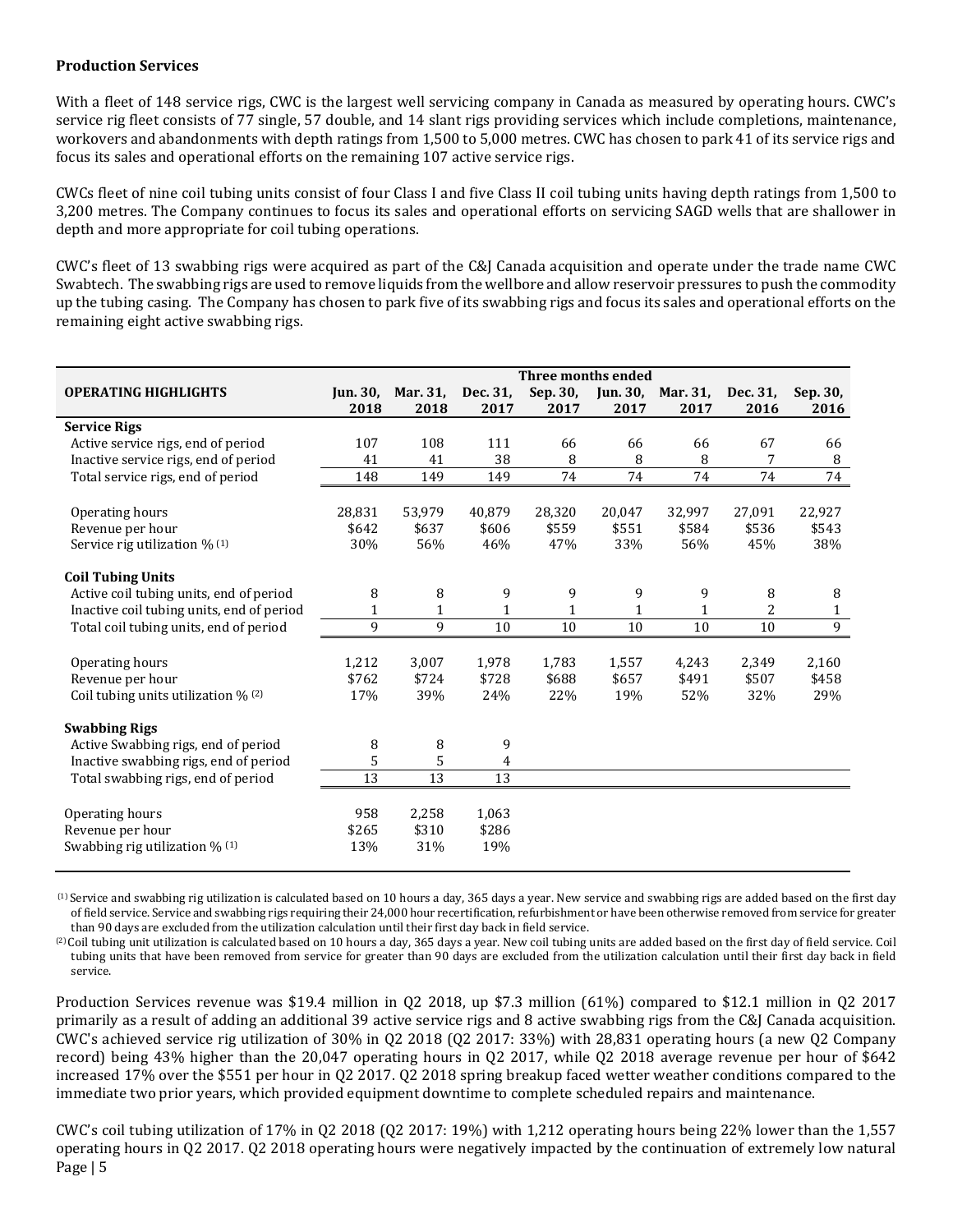gas prices and the widening differential between WTI and WCS in the second quarter causing delays in allocation and commitment of capital by our E&P customers, as well as from unexpected repairs and maintenance to equipment causing delays in revenue generation. Average revenue per hour for coil tubing services of \$762 in Q2 2018 is 15% higher than \$657 in Q2 2017, which reflects some modest price improvements, but is primarily due to a higher mix of deeper Class II units, compared to lower priced Class I shallow units compared to Q2 2017.

CWC achieved swabbing rig utilization of 13% in Q2 2018 (Q2 2017: nil) with 958 operating hours. The low activity level reflects the continuation of extremely low natural gas prices as CWC's swabbing rigs are used primarily to remove liquids from shallow natural gas wellbores.

## **Outlook**

The second quarter typically represents the seasonal low point during the year in activity, financial results and cash flow in the Canadian oilfield services sector as the thaw of frozen ground combined with typical wet weather conditions limits the ability to move heavy equipment to E&P customers' well sites. The steady rise in crude oil prices throughout 2017 and Q1 2018 carried on during Q2 2018 as WTI stayed between US\$62/bbl and US\$75/bbl in the second quarter. Crude oil, as represented by WTI, averaged US\$67.97/bbl in Q2 2018, an increase of 8% over Q1 2018 average price of US\$62.89/bbl and 41% higher than US\$48.15/bbl in Q2 2017. However, the price differential between Canadian heavy crude oil, as represented by WCS, and WTI widened at times during the first half of 2018 to a range of US\$20 to US\$25/bbl compared to the historical normalized range of US\$10/bbl to US\$15/bbl causing E&P companies to shorten their drilling programs. Natural gas prices, as represented by AECO, averaged \$1.14/GJ, a 45% decrease from Q1 2018 average of \$2.06/GJ, and 57% lower than \$2.64/GJ in Q2 2017. With the backdrop of an improving crude oil price and a depressed natural gas price, the Petroleum Services Association of Canada ("PSAC") on July 31, 2018 updated its 2018 forecast of number of wells drilled to 6,900 wells; a decrease of 500 wells or 6% compared to their January 31, 2018 forecast, and less than the 7,550 wells drilled in 2017.

CWC is currently experiencing continued strong utilization in our drilling rig and service rig business units. The Company expects to have nine of nine (100%) drilling rigs working in August 2018 once capital expenditure upgrades are completed on Rig #4. The Company's service rigs are anticipated to see continued strong industry demand and operate at utilization levels similar to 2017. CWC believes modest pricing increases will continue in the second half of 2018, but will be constrained by intense pricing from our competitors, which will put a cap on how high we will be able to increase our day and hourly rates. CWC has sustainably positioned by providing its E&P customers with the highest quality service from the highest quality people at reasonable prices. However, uncertainties around the proposed Government of Canada's Bill 69 legislation on the creation of the Canadian Energy Regulator and the Impact Assessment Act, which may impact the ability to develop new pipelines, will continue to negatively affect investment capital and growth in Canada's oil and gas industry in the near term. However, investment capital and growth could return if a positive result came from a final investment decision being made by proponents of a liquefied natural gas process facility in northeast British Columbia. CWC believes it would be very well positioned to benefit in the long-term should such a liquefied natural gas processing facility come to fruition.

While CWC remains focused on its operational and financial performance, it also recognizes the need to pursue opportunities that create long-term shareholder value. With the support of the Board of Directors, management continues to actively pursue opportunities to achieve higher utilization and EBITDA margins on its existing fleet while evaluating opportunities to consolidate the North American drilling and well servicing industry. CWC cautions that there are no guarantees that strategic opportunities will result in a transaction, or if a transaction is undertaken, as to its terms or timing.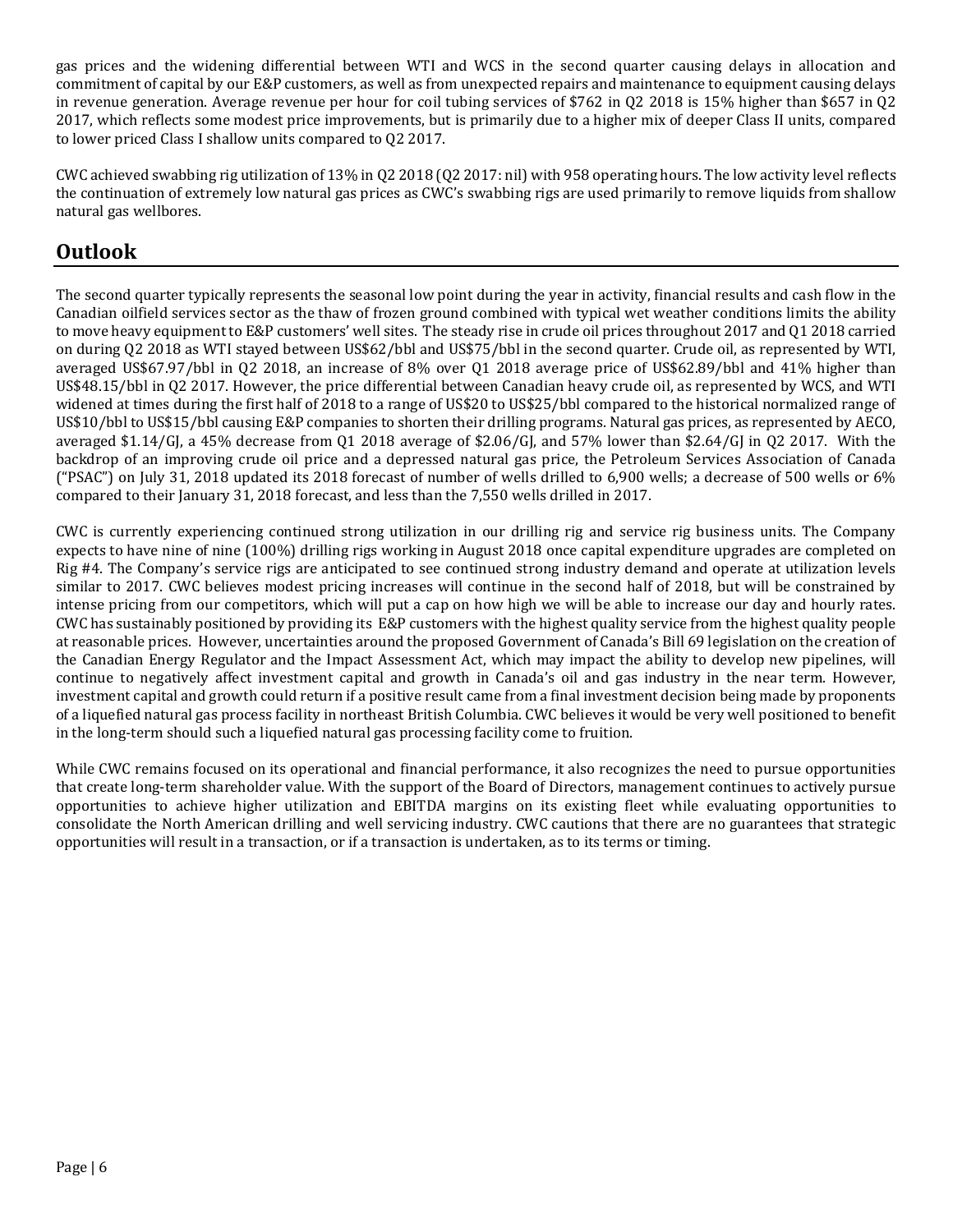|                             | Three months ended<br><b>June 30,</b> |        |           |               | Six months ended<br><b>June 30,</b> |        |           |        |
|-----------------------------|---------------------------------------|--------|-----------|---------------|-------------------------------------|--------|-----------|--------|
|                             |                                       |        |           | <b>Change</b> |                                     |        |           | Change |
| \$ thousands                | 2018                                  | 2017   | Change \$ | $\%$          | 2018                                | 2017   | Change \$ | $\%$   |
| Revenue                     |                                       |        |           |               |                                     |        |           |        |
| Contract drilling           | 2,824                                 | 3.042  | (218)     | (7%)          | 14,509                              | 14,178 | 331       | 2%     |
| Production services         | 19,421                                | 12,072 | 7,349     | 61%           | 56,661                              | 33,444 | 23,217    | 69%    |
|                             | 22,245                                | 15,114 | 7,131     | 47%           | 71,170                              | 47,622 | 23,548    | 49%    |
| Direct operating expenses   |                                       |        |           |               |                                     |        |           |        |
| Contract drilling           | 2,672                                 | 2,228  | 444       | 20%           | 10,775                              | 10,431 | 344       | 3%     |
| Production services         | 15,232                                | 9,536  | 5,696     | 60%           | 43,475                              | 25,351 | 18,124    | 71%    |
|                             | 17,904                                | 11,764 | 6,140     | 52%           | 54,250                              | 35,782 | 18,468    | 52%    |
| Gross margin (1)            |                                       |        |           |               |                                     |        |           |        |
| Contract drilling           | 152                                   | 814    | (662)     | (81%)         | 3,734                               | 3,747  | (13)      | 0%     |
| Production services         | 4,189                                 | 2,536  | 1,653     | 65%           | 13,186                              | 8,093  | 5,093     | 63%    |
|                             | 4,341                                 | 3,350  | 991       | 30%           | 16,920                              | 11,840 | 5,080     | 43%    |
| Gross margin percentage (1) |                                       |        |           |               |                                     |        |           |        |
| Contract drilling           | 5%                                    | 27%    | n/a       | (22%)         | 26%                                 | 26%    | n/a       | 0%     |
| Production services         | 22%                                   | 21%    | n/a       | $1\%$         | 23%                                 | 24%    | n/a       | (1%)   |
|                             | 20%                                   | 22%    | n/a       | (2%)          | 24%                                 | 25%    | n/a       | (1%)   |

#### **Revenue, Direct Operating Expenses and Gross Margin**

 $<sup>(1)</sup>$  Please refer to the "Reconciliation of Non-IFRS Measures" section for further information.</sup>

Q2 2018 revenue of \$22.2 million, an increase of \$7.1 million (47%) compared to \$15.1 million in Q2 2017. Revenue decreased \$0.2 million (-7%) in the Contract Drilling segment and increased \$7.3 million (61%) in the Production Services segment in Q2 2018 compared to Q2 2017.

For the six months ended June 30, 2018, revenue of \$71.2 million, an increase of \$23.5 million (49%) compared to \$47.6 million in the first six months of 2017. Revenue increased \$0.3 million (2%) in the Contract Drilling segment and \$23.2 million (69%) in the Production Services segment for the first six months of 2018 compared to the same period in 2017.

CWC increased its revenue and diversified its customer base, reducing reliance on its top ten customers. Revenue contribution from the Company's top ten customers dropped to 54% for the first six months of 2018 from 67% for the same period in 2017 with CWC's top customer's revenue contribution increasing slightly to 21% in the first six months of 2018 from 20% for the same period in 2017.

Approximately 82% of revenue in the first six months of 2018 was from work on crude oil wells while 18% was from natural gas wells. Further, approximately 28% of revenue was related to drilling and completions work, 60% from maintenance and workovers on producing wells and 12% from abandonments.

Many direct operating expenses, including labour costs related to field operating employees, are variable in nature and increase or decrease with activity levels such that changes in operating costs generally correspond to changes in revenue or activity levels. Contract Drilling's gross margin percentage of 5% in Q2 2018 is lower than the 27% in Q2 2017 due to reduced activity and increased amounts of scheduled repairs and maintenance. For the six months ended June 30, 2018 Contract Drilling's 26% gross margin is consistent with that obtained for the first six months of 2017. Production Services gross margin of 22% in Q2 2018 is consistent with 21% in Q2 2017 and the 23% for the six months ended June 30, 2018 is consistent with that obtained for the first six months of 2017 and reflects the ability of CWC to pass on higher labour and fuel costs in 2018 to its E&P customers.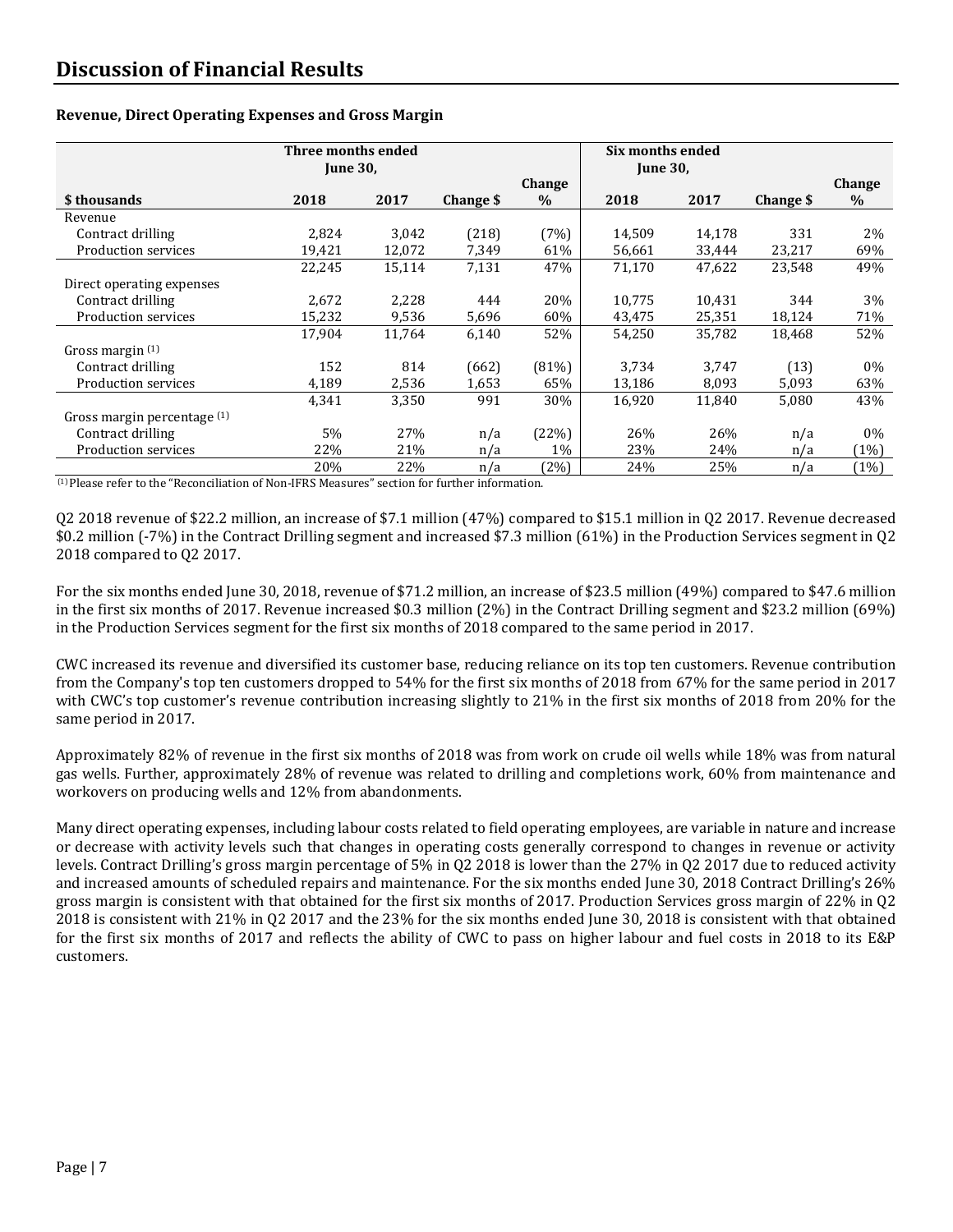#### **Selling and Administrative Expenses**

|                            | Three months ended<br><b>June 30,</b> |       |               |        | Six months ended<br><b>June 30,</b> |       |               |               |
|----------------------------|---------------------------------------|-------|---------------|--------|-------------------------------------|-------|---------------|---------------|
|                            |                                       |       | <b>Change</b> | Change |                                     |       | <b>Change</b> | <b>Change</b> |
| \$ thousands               | 2018                                  | 2017  |               | $\%$   | 2018                                | 2017  |               | $\%$          |
| Selling and administrative |                                       |       |               |        |                                     |       |               |               |
| expenses                   | 4.310                                 | 3.122 | 1,188         | 38%    | 9.411                               | 6.462 | 2.949         | 46%           |

Selling and administrative expenses of \$4.3 million in Q2 2018, an increase of \$1.1 million (38%) compared to \$3.1 million in Q2 2017.

Selling and administrative expenses of \$9.4 million for the six months ended June 30, 2018, an increase of \$2.9 million (46%) compared to \$6.4 million in 2017.

For both the quarter and six months ended June 30, 2018 the increased selling and administrative expenses are due primarily to the 24 salaried employees that joined the Company from the C&J Canada acquisition, additional costs to recruit field employees combined with other costs incurred due to significant higher year-over-year activity levels across all segments.

#### **Adjusted EBITDA (1)**

|                                  | Three months ended<br><b>June 30,</b> |       |             |          |          | Six months ended<br><b>June 30,</b> |           |                |  |
|----------------------------------|---------------------------------------|-------|-------------|----------|----------|-------------------------------------|-----------|----------------|--|
| \$ thousands                     | 2018                                  | 2017  | Change<br>⊅ | Change % | 2018     | 2017                                | Change \$ | Change<br>$\%$ |  |
| Adjusted EBITDA <sup>(1)</sup>   |                                       |       |             |          |          |                                     |           |                |  |
| Contract drilling                | (180)                                 | 623   | (803)       | (129%)   | 3.085    | 3.313                               | (228)     | (7%)           |  |
| Production services              | 1.549                                 | 505   | 1.044       | 207%     | 7.540    | 3,935                               | 3.605     | 92%            |  |
| Corporate                        | (1,338)                               | (900) | (438)       | (49%)    | (3, 116) | (1,870)                             | (1,246)   | (67%)          |  |
|                                  | 31                                    | 228   | (197)       | (86%)    | 7.509    | 5.378                               | 2,131     | 40%            |  |
| Adjusted EBITDA margin $(\%)(1)$ | $0\%$                                 | 2%    | n/a         | (2%)     | 11%      | 11%                                 | n/a       | 0%             |  |

(1) Please refer to the "Reconciliation of Non-IFRS Measures" section for further information.

Management uses Adjusted EBITDA as a measure of the cash flow generated by the Company. Positive Adjusted EBITDA provides the cash flow needed to grow the business through purchase of equipment or business acquisitions, fund working capital, service and reduce outstanding long-term debt, pay a dividend or repurchase outstanding common shares under the Company's NCIB.

Adjusted EBITDA of \$0.03 million in Q2 2018, a decrease of \$0.2 million (-86%) compared to \$0.2 million in Q2 2017. The decrease in Adjusted EBITDA in Q2 2018 is due to longer than expected spring breakup, wet weather conditions and scheduled equipment repairs and maintenance.

For the six months ended June 30, 2018, Adjusted EBITDA of \$7.2 million, an increase of \$2.1 million (40%) compared to \$5.3 million for the same period in 2017. The \$3.6 million increase in Adjusted EBITDA from Production Services was offset by a \$0.2 million decrease in Contract Drilling and a \$1.2 increase in Corporate costs.

#### **Stock Based Compensation**

|                          | Three months ended<br><b>June 30,</b> |      |        |                | Six months ended<br><b>June 30,</b> |      |        |                       |
|--------------------------|---------------------------------------|------|--------|----------------|-------------------------------------|------|--------|-----------------------|
| \$ thousands             | 2018                                  | 2017 | Change | Change<br>$\%$ | 2018                                | 2017 | Change | <b>Change</b><br>$\%$ |
| Stock based compensation | 237                                   | 226  |        | 5%             | 522                                 | 426  | 96     | 23%                   |

Stock based compensation is primarily a function of outstanding stock options and restricted share units ("RSU's") being expensed over their vesting term.

Stock based compensation of \$0.2 million in Q2 2018 is consistent with \$0.2 million in Q2 2017.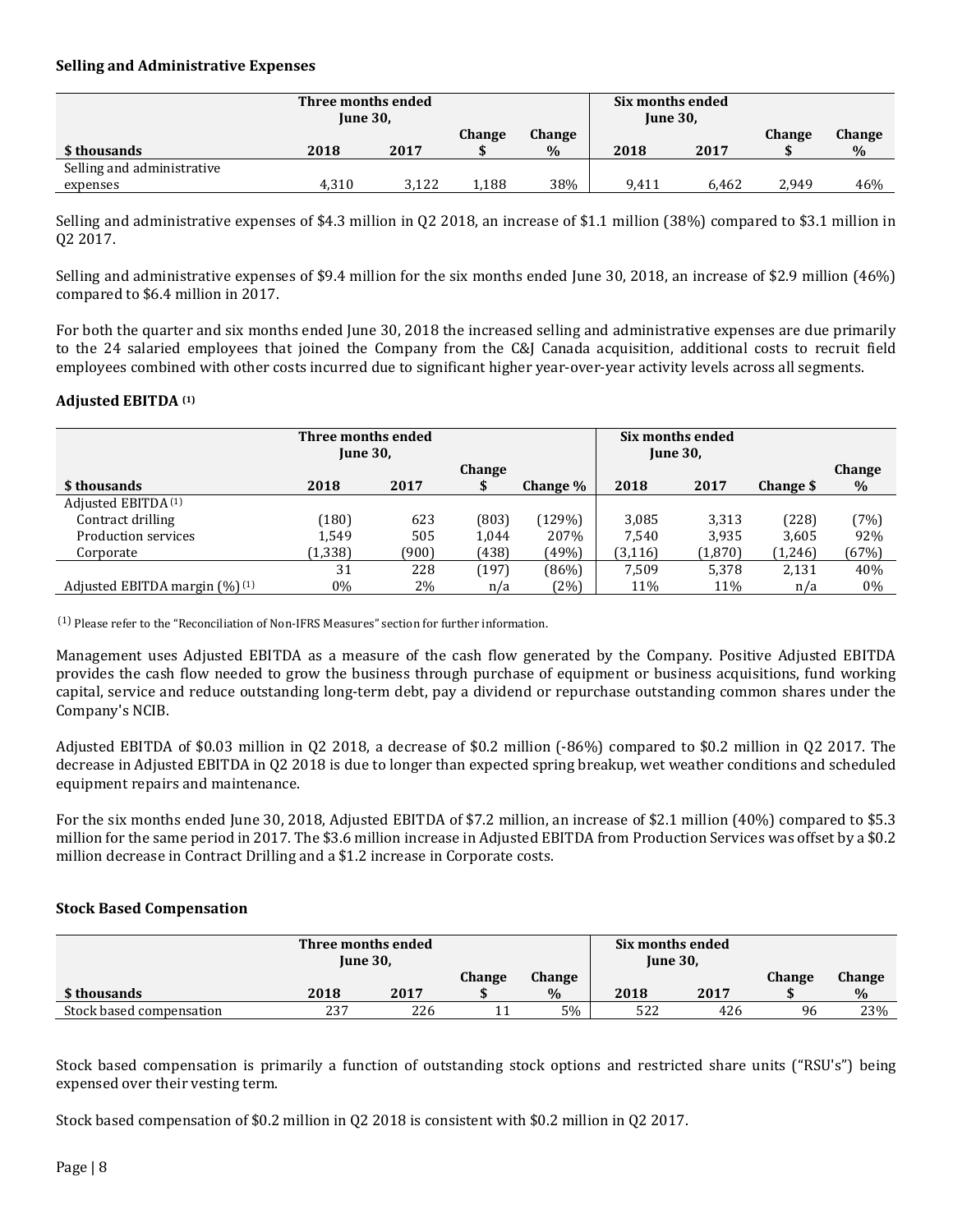Stock based compensation of \$0.5 million for the six months ended June 30, 2018, an increase of \$0.1 million (23%) compared to \$0.4 million in 2017.

For both the quarter and six months ended June 30, 2018 the increase in 2018 stock based compensation is primarily due to a greater number of stock options and RSU's granted to directors, management and employees for managing a larger pool of assets as a result of the C&J Canada acquisition.

#### **Finance Costs**

|               | Three months ended<br><b>June 30,</b> |      |        |               | Six months ended<br><b>June 30,</b> |       |               |        |
|---------------|---------------------------------------|------|--------|---------------|-------------------------------------|-------|---------------|--------|
|               |                                       |      | Change | <b>Change</b> |                                     |       | <b>Change</b> | Change |
| \$ thousands  | 2018                                  | 2017 |        | $\%$          | 2018                                | 2017  |               | $\%$   |
| Finance costs | 593                                   | 570  | 23     | 4%            | 1.283                               | 1.115 | 168           | 15%    |

Finance costs of \$0.6 million in Q2 2018 is consistent with \$0.6 million in Q2 2017.

Finance costs of \$1.3 million for the six months ended June 30, 2018, an increase of 0.2 million (15%) compared to \$1.1 million in 2017.

For both the quarter and six months ended June 30, 2018 the increase in finance costs was due to higher debt levels due to the acquisition of C&J Canada assets.

#### **Depreciation and Amortization**

|                               | Three months ended<br><b>June 30,</b> |       |               |               | Six months ended<br><b>June 30,</b> |       |           |        |
|-------------------------------|---------------------------------------|-------|---------------|---------------|-------------------------------------|-------|-----------|--------|
|                               |                                       |       | <b>Change</b> | <b>Change</b> |                                     |       |           | Change |
| \$ thousands                  | 2018                                  | 2017  |               | $\%$          | 2018                                | 2017  | Change \$ | $\%$   |
| Depreciation and amortization |                                       |       |               |               |                                     |       |           |        |
| Contract drilling             | 633                                   | 635   | (2)           | $(0\%)$       | 2,376                               | 2,412 | (36)      | (1%)   |
| Production services           | 2,048                                 | 2,346 | (298)         | $13\%$        | 5,093                               | 5,286 | (193)     | (4%)   |
| Corporate                     | 224                                   | 41    | 183           | 446%          | 449                                 | 82    | 367       | 448%   |
|                               | 2,905                                 | 3.022 | 117           | (4%)          | 7.918                               | 7.780 | 138       | 2%     |

Depreciation and amortization for drilling rigs, service rigs and swabbing rigs are based on operating days and hours. Coil tubing units, capitalized recertifications and other production equipment are depreciated on a straight line basis resulting in consistent depreciation and amortization expense regardless of activity. Amortization of Intangibles is based on estimated remaining life. As such, the change in depreciation for Q2 2018 and the six months ended June 30, 2018 predominately reflect changes in utilizations compared to the same periods in 2017.

### **Loss (Gain) on Disposal of Equipment**

| Three months ended<br><b>June 30,</b>    |      |      |        |             |      | Six months ended<br><b>June 30,</b> |        |               |
|------------------------------------------|------|------|--------|-------------|------|-------------------------------------|--------|---------------|
|                                          |      |      | Change | Change      |      |                                     | Change | <b>Change</b> |
| \$ thousands                             | 2018 | 2017 |        | $\%$        | 2018 | 2017                                |        | $\%$          |
| (Gain)<br>disposal<br>Loss<br>on<br>- of |      |      |        |             |      |                                     |        |               |
| equipment                                | 407  | (6)  | 413    | $n/m^{(1)}$ | 153  | 42                                  | 11     | 264%          |

(1) Not meaningful.

Management continually monitors the asset mix and equipment needs and invests and divests assets as needed to optimize operations.

During Q2 2018 and the first six months of 2018, the loss (gain) on disposal of equipment was the result of the sale of equipment with proceeds on sale of \$1.0 million (Q2 2017: \$0.02 million) and \$2.0 million (2017: \$0.4 million) respectively. The equipment sold consisted primarily of one inactive coil tubing unit, one picker unit and one inactive service rig.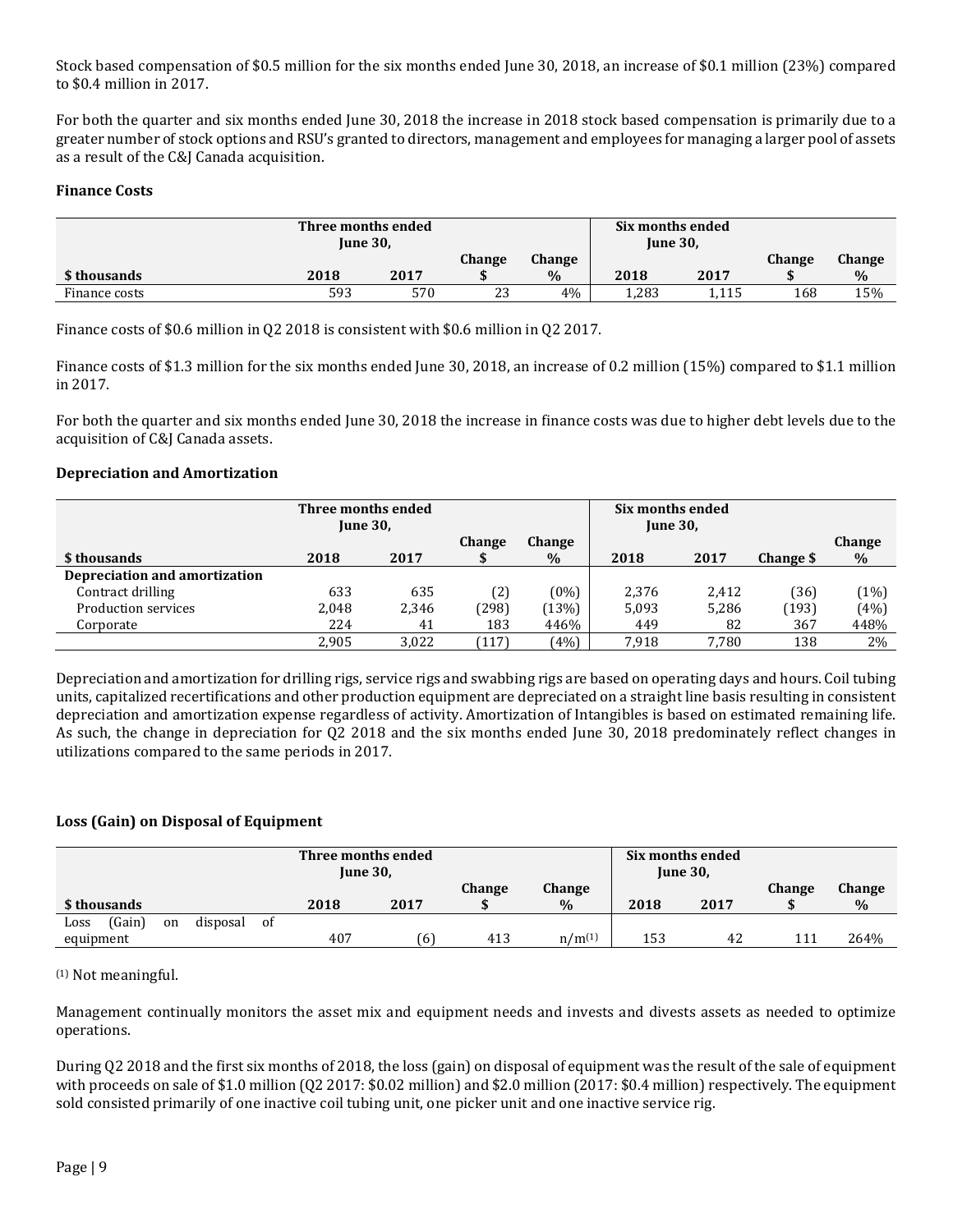#### **Deferred Income Taxes**

|                                                                     | Three months ended<br>June 30, |         | Six months ended<br><b>June 30,</b> |         |
|---------------------------------------------------------------------|--------------------------------|---------|-------------------------------------|---------|
| \$ thousands                                                        | 2018                           | 2017    | 2018                                | 2017    |
| Net loss before income taxes                                        | (4, 111)                       | (3,584) | (2,367)                             | (3,985) |
| Deferred income tax recovery                                        | (1,044)                        | (907)   | (496)                               | (940)   |
| Deferred income tax recovery as a % of net loss before income taxes | 25%                            | 25%     | 21%                                 | 24%     |
| Expected statutory income tax rate                                  | 27%                            | 27%     | 27%                                 | 27%     |

Income taxes are a function of taxable income and are calculated differently than accounting net income. Differences between accounting net income and taxable income include such things as gains or losses on disposal of fixed assets, stock based compensation, differences between income tax estimates and actual tax filings, goodwill impairment, and other differences.

The deferred income tax recovery in Q2 2018 and the first six months of 2018 of \$1.0 million (Q2 2017: \$0.9 million) and \$0.5 million (2017: \$0.9 million) respectively, is a result of the net loss before income taxes in each period.

The Company has substantial tax pools and non-capital losses available to reduce future taxable income such that the Company does not expect to pay any cash taxes for the next several years.

#### **Net Loss and Comprehensive Loss**

|                            | Three months ended<br><b>June 30,</b> |         |               |        | Six months ended<br><b>June 30,</b> |         |               |        |
|----------------------------|---------------------------------------|---------|---------------|--------|-------------------------------------|---------|---------------|--------|
|                            |                                       |         | <b>Change</b> | Change |                                     |         | <b>Change</b> | Change |
| \$ thousands               | 2018                                  | 2017    |               | $\%$   | 2018                                | 2017    |               | $\%$   |
| Net loss and comprehensive |                                       |         |               |        |                                     |         |               |        |
| loss                       | (3,067)                               | (2,677) | (390)         | 15%    | (1,871)                             | (3,045) | 1,174         | (39%)  |

Net loss and comprehensive loss has increased \$0.4 million year-over-year for the quarter and decreased \$1.2 million for the six months ended June 30, 2018. In Q2 2018, the increase in Adjusted EBITDA from the Production Services segment combined with lower depreciation and amortization was more than offset by reduced Adjusted EBITDA for Contract Drilling and increased Corporate costs. For the six months ended June 30, 2018, the increase in Adjusted EBITDA from Production Services cost exceeded lower reduced Adjusted EBITDA from Contract Drilling and the increased Corporate costs, depreciation and amortization.

### **Liquidity and Capital Resources**

### **Source of Funds**

The Company's liquidity needs in the short-term and long-term can be sourced in several ways including: funds from operations, borrowing against existing credit facilities, new debt instruments, equity issuances and proceeds from the sale of assets. Cash inflows are used to repay outstanding amounts on the Company's credit facilities, acquire shares under the NCIB and fund capital requirements.

During the first six months of 2018, the Company's Funds from Operations of \$7.5 million combined with a \$12.2 million decrease in non-cash working capital, \$0.1 million from common share issuances and \$2.0 million proceeds on disposal of equipment was used to fund a \$13.3 million reduction in long term debt, \$6.7 million of capital expenditures, \$1.2 million of interest on long-term debt and finance lease payments and \$0.5 million in acquisitions of shares under the NCIB.

At June 30, 2018 the Company had working capital (excluding debt) of \$7.3 million compared to \$19.5 million at December 31, 2017. (Please refer to the "Reconciliation of Non-IFRS Measures" section for further information). The decrease in working capital (excluding debt) from December 31, 2017 is due to lower accounts receivable from lower revenue in Q2 2018 versus Q4 2017 and a small increase in accounts payable. Typically, as activity levels increase or decrease working capital will also increase or decrease.

During Q2 2018 at the request of the Company the syndicated credit facility ("Bank Loan") was reduced from \$100 million to \$75 million to reduce borrowing costs and standby charges. The \$75 million Bank Loan provides financial security and flexibility to July 31, 2020 and a quarterly financial covenant for Consolidated Debt to Consolidated EBITDA ratio of 4.00 to 1. The Bank Loan is secured by a general security agreement and a first charge security interest covering all of the assets of the Company.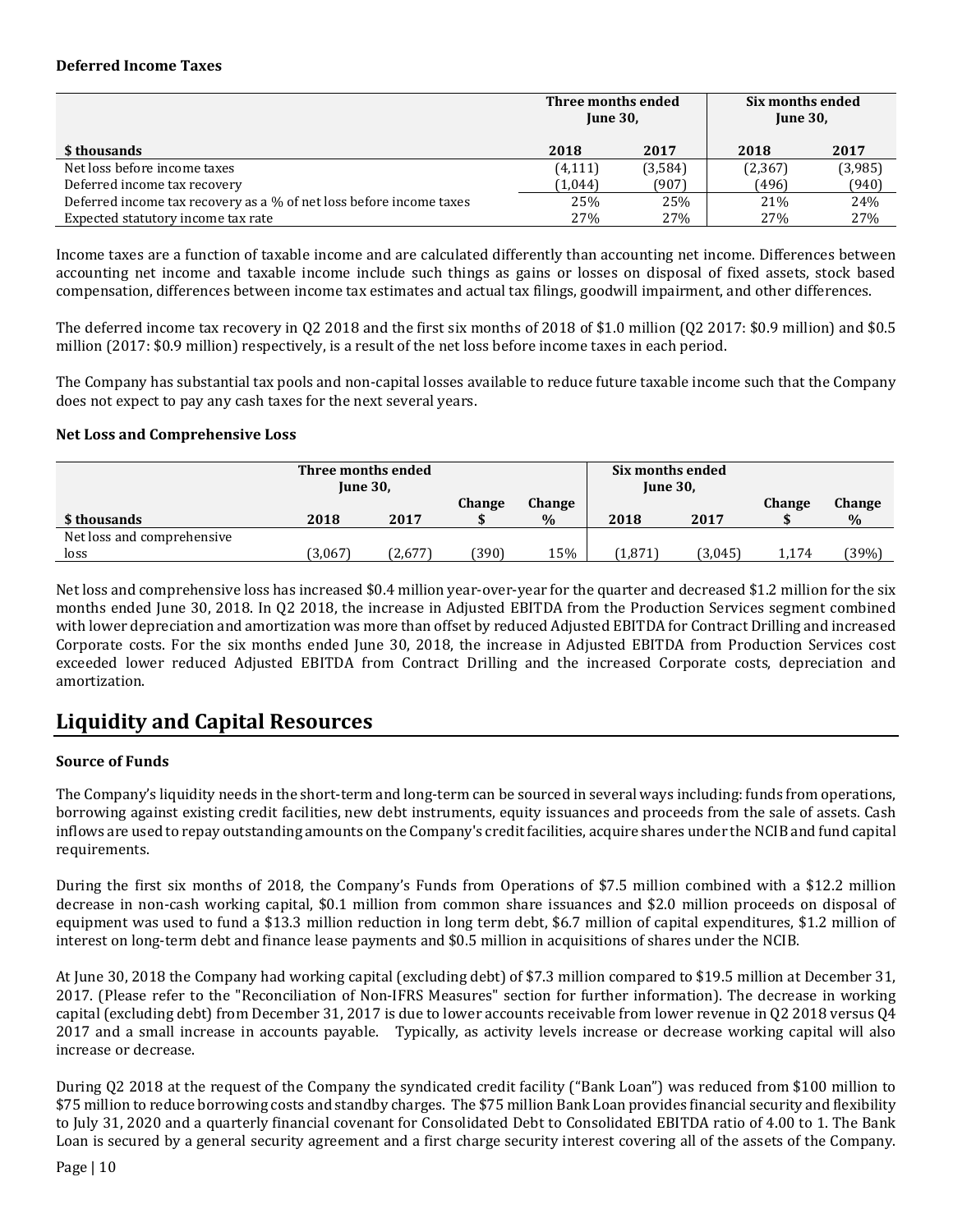Under the terms of the Bank Loan, the Company is required to comply with certain financial covenants. The Company is in compliance with each of the financial covenants at June 30, 2018. The Company expects to be able to renew the Bank Loan prior to maturity. Effective June 30, 2018, the applicable rates under the Bank Loan are: bank prime rate plus 1.00%, banker's acceptances rate plus a stamping fee of 2.00%, and standby fee rate of 0.45%.

On June 29, 2018 the Company obtained a new five year credit facility (the "Mortgage Loan") in the principal amount of \$12.8 million. The Mortgage Loan is secured by, among other things, a collateral mortgage from the Company in favour of the bank over properties located in Sylvan Lake, Brooks and Slave Lake Alberta. These new borrowing arrangements significantly reduce the Company's overall borrowing costs by reducing standby charges on the syndicated Bank Loan and realizing a lower interest rate on the term Bank Loan. The Mortgage Loan has been amortized over 22 years with blended monthly principal and interest payments. Subsequent to June 30, 2018 the Company entered into an interest rate swap to effectively fix the interest rate at 4.00% until June 28, 2023.

### **Capital Requirements**

On December 13, 2017 the Company announced its capital expenditure budget for 2018 of \$12.7 million, \$7.2 million of which is growth capital to improve certain drilling and coil tubing equipment while the remaining \$5.5 million is maintenance and infrastructure capital related to recertification's, additions and upgrades to field equipment for the drilling rigs, service rigs, swabbing rigs and coil tubing divisions as well as information technology infrastructure. The increase to the 2018 capital expenditure budget compared to the 2017 capital expenditure of \$6.8 million is consistent with CWC's commitment to safety and operational efficiency with high quality and well maintained equipment. CWC intends to finance its 2018 capital expenditure budget from operating cash flows.

As utilization of the Company's equipment increases, CWC plans to recertify several of its service rigs. As at June 30, 2018, the Company has capital spending plans as noted in the section titled "Capital Expenditures". Additional discretionary capital expenditures will be required in order to continue to grow the Company's assets and revenue in the future. It is anticipated future cash requirements for capital expenditures will be met through a combination of funds from operations and borrowing against existing credit facilities as required. However, additional funds may be raised by new debt instruments, equity issuances and proceeds from the sale of assets.

CWC may require additional financing in the future to implement its strategies and business objectives. It is possible that such financing will not be available, or if available, will not be available on favorable terms. If CWC issues any shares in the future to finance its operations or implement its strategies, the current shareholders of CWC may incur a dilution of their interest.

## **Common Shares and Dividends**

|                        | <b>August 10, 2018</b> | <b>Iune 30, 2018</b> | <b>December 31, 2017</b> |
|------------------------|------------------------|----------------------|--------------------------|
| Common shares          | 520,463,960            | 520,463,960          | 521,378,958              |
| Stock options          | 24,373,666             | 24,763,000           | 27,546,667               |
| Restricted share units | 4,579,332              | 4.656.665            | 5,135,332                |

The following table summarizes outstanding share data and potentially dilutive securities:

During the six months ended June 30, 2018, 1,033,335 stock options were exercised and 1,750,332 were forfeited. In addition, 305,667 RSU's were exercised, 54,000 were granted and 227,000 were forfeited.

On April 7, 2017, the Company initiated an NCIB which expired on April 6, 2018. Under the NCIB the Company may purchase, from time to time as it considers advisable, up to 19,653,292 of issued and outstanding common shares through the facilities of the TSX Venture Exchange ("TSXV") or other recognized marketplaces. In addition, CWC entered into an automatic securities purchase plan (the "ASPP") (as defined under applicable securities laws) with Raymond James Ltd. ("Raymond James") for the purpose of making purchases under the ASPP. Such purchases will be determined by Raymond James in its sole discretion, without consultation with CWC having regard to the price limitation and aggregate purchase limitation and other terms of the ASPP and the rules of the TSXV. Conducting the NCIB as an ASPP allows common shares to be purchased at times when CWC would otherwise be prohibited from doing so pursuant to securities laws and its internal trading policies.

On April 10, 2018, the Company replaced its expired NCIB with a new NCIB which now expires on April 9, 2019. Under the new NCIB the Company may purchase, from time to time as it considers advisable, up to 26,057,889 of issued and outstanding common shares through the facilities of the TSXV or other recognized marketplaces. In addition, CWC renewed its ASPP with Raymond James for the purpose of making purchases under the ASPP.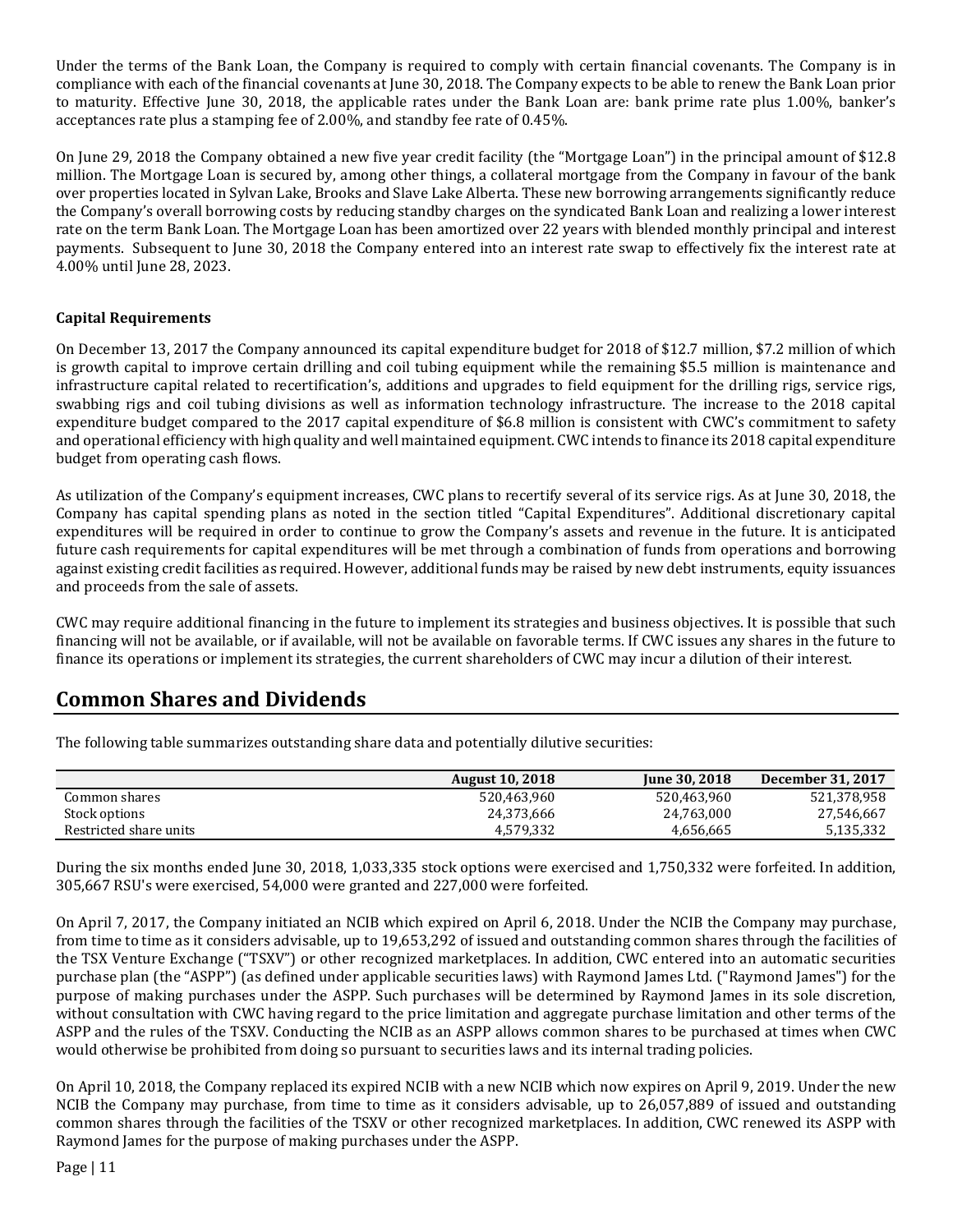During the six months ended June 30, 2018, 2,417,500 common shares were purchased under the NCIB and 2,254,000 common shares were cancelled and returned to treasury.

|                                | Three months ended |       |               |          |                 | Six months ended |           |          |
|--------------------------------|--------------------|-------|---------------|----------|-----------------|------------------|-----------|----------|
|                                | June 30,           |       |               |          | <b>June 30,</b> |                  |           |          |
|                                |                    |       | <b>Change</b> |          |                 |                  |           |          |
| \$ thousands                   | 2018               | 2017  | \$            | Change % | 2018            | 2017             | Change \$ | Change % |
| Contract drilling              | 4,986              | 1.138 | 3.848         | 338%     | 5.116           | 1.284            | 3.832     | 298%     |
| Production services            | 1,123              | 1,283 | (160)         | (12%)    | 1,930           | 1.789            | 141       | 8%       |
| Corporate                      |                    |       | (3)           | (100%)   | 28              | q                | 19        | 211%     |
| Total capital expenditures     | 6,109              | 2.424 | 3,685         | 152%     | 7.074           | 3,082            | 3,992     | 130%     |
|                                |                    |       |               |          |                 |                  |           |          |
| Growth capital                 | 4.278              | 372   | 3.906         | 1,050%   | 4,278           | 372              | 3,906     | 1,050%   |
| Maintenance and infrastructure |                    |       |               |          |                 |                  |           |          |
| capital                        | 1.831              | 2.052 | (211)         | 11%      | 2.796           | 2.710            | 86        | 3%       |
| Total capital expenditures     | 6.109              | 2.424 | 3,685         | 152%     | 7.074           | 3.082            | 3,992     | 130%     |

# **Capital Expenditures**

Capital expenditures for the first six months of 2018 of \$7.1 million are \$4.0 million higher than \$3.1 million in 2017 and primarily consist of drilling rig upgrades, recertification costs, replacement components and leased vehicles. Growth capital of \$4.3 million in Q2 2018 consists primarily of customer driven upgrades to drilling Rig #2 and Rig #4. Rig #2 upgrades of \$1.0 million included a new mast, rising cylinders, catwalk and top drive integration. Drilling Rig #4 upgrades of \$2.7 million in Q2 2018, with a further \$0.8 million in July 2018 will provide a pad rig walking system, increase drilling capacity, torque, pump pressure and dual fuel engine capabilities while operating on a smaller footprint. These upgrades are expected to increase these two drilling rigs' capacity resulting in higher expected utilization for future quarters. Rig #2 and Rig #4's upgrades align with our strategic initiatives and meet our E&P customers' demands for deeper depths at cost effective prices while providing a sufficient internal rate of return for CWC's shareholders.

# **Commitments and Contractual Obligations**

Under the terms of the Company's amended Bank Loan, the borrowing under the Bank Loan are due in full on July 31, 2020. The Company is committed to monthly payments of interest and bank charges until July 31, 2020. The Company's Mortgage Loan is being amortized over 22 years with blended monthly principal and interest payments and matures on June 28, 2023. There have been no significant changes in other commitments or contractual obligations since December 31, 2017. Management believes that there will be sufficient cash flows generated from operations to service the interest on the debt and finance the required maintenance and growth capital of the Company in 2018.

## **Summary and Analysis of Quarterly Data**

| \$ thousands, except per share                    |         |         |         |         |         |         |         |         |
|---------------------------------------------------|---------|---------|---------|---------|---------|---------|---------|---------|
| amounts                                           | 2018    |         | 2017    |         |         |         | 2016    |         |
|                                                   | Jun.    | Mar.    | Dec.    | Sep.    | Jun.    | Mar.    | Dec.    | Sep.    |
| Three months ended                                | 30      | 31      | 31      | 30      | 30      | 31      | 31      | 30      |
| Revenue                                           | 22,245  | 48,925  | 37,420  | 27,173  | 15,114  | 32,580  | 20,922  | 18,506  |
| <b>Adjusted EBITDA</b>                            | 31      | 7,478   | 6,630   | 4,055   | 228     | 5,150   | 2.923   | 1,741   |
| Net income (loss)                                 | (3,067) | 1,196   | 8,544   | (638)   | (2,677) | (368)   | (1,717) | (2,042) |
| Net income (loss) per share:<br>basic and diluted | (0.01)  | 0.00    | 0.02    | 0.00    | (0.01)  | 0.00    | 0.00    | (0.01)  |
| Total assets                                      | 250.039 | 268.479 | 264.354 | 208,355 | 203,265 | 218,171 | 210,750 | 212,634 |
| Total long-term debt                              | 36,803  | 51,377  | 49.810  | 34,404  | 28,887  | 38,987  | 33,142  | 34,013  |
| Shareholders' equity                              | 184.834 | 187,829 | 186.519 | 151,833 | 152,596 | 155,358 | 155.482 | 156,605 |

The table above summarizes CWC's quarterly results for the previous eight financial quarters. CWC's operations are carried out in western Canada. The second quarter is typically expected to be the weakest financial and operating quarter for the Company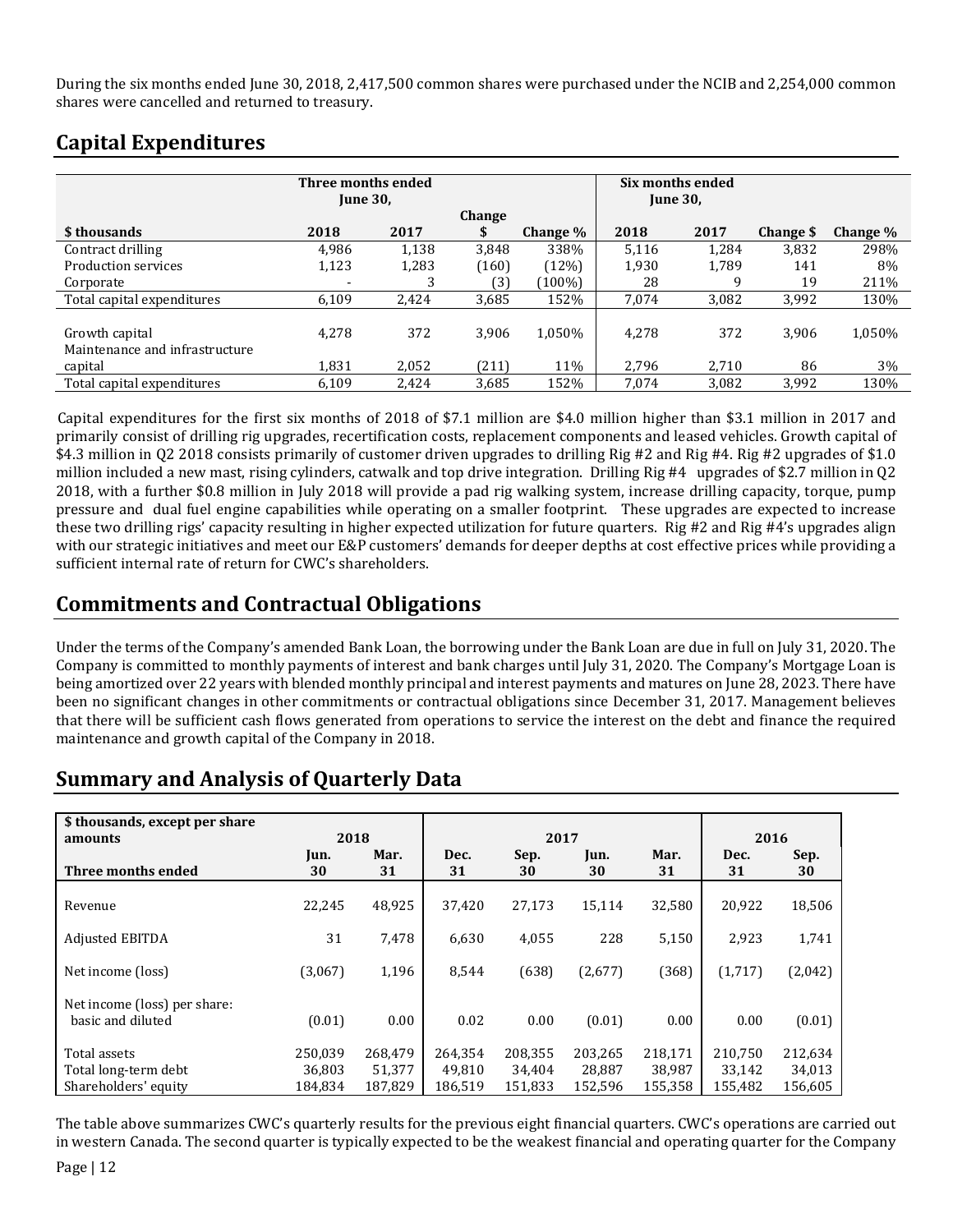due to ground conditions being impacted by spring breakup. The ability to move heavy equipment in the Canadian crude oil and natural gas fields is dependent on weather conditions. As warm weather returns in the spring, the winter's frost comes out of the ground rendering many secondary roads incapable of supporting the weight of heavy equipment until they have thoroughly dried out. The duration of this spring breakup has a direct impact on the Company's activity levels. In addition, many exploration and production areas in northern Canada are accessible only in winter months when the ground is frozen enough to support equipment. As a result, late March through May is traditionally the Company's slowest time, and as such the revenue, operating costs, and financial results of the Company will vary on a quarterly basis.

Through the eight quarters presented, the amount of revenue and net income (loss), adjusted for the effects of seasonality, have fluctuated primarily due to changes in the utilization of equipment, changes in the day and hours billing rate, and the increase in the number of drilling rigs, service rigs, swabbing rigs and coil tubing units over the period as detailed in the section titled "Operational Overview".

Other significant impacts have been a result of:

- Q2 2018 saw significant customer driven capital expenditure upgrades to two drilling rigs to meet customer demands for deeper depths at cost effective prices. During Q2 2018, 1,023,000 common shares were purchased under the NCIB and a total of 935,500 common shares were cancelled and returned to treasury.
- Q1 2018 service rig fleet set a new Company record of 53,979 operating hours as a result of the increase in the number of service rigs from the acquisition of the C&J Canada assets. During Q1 2018, 1,394,000 common shares were purchased under the NCIB and a total of 1,318,500 common shares were cancelled and returned to treasury.
- Q4 2017 saw the acquisition of C&J Canada's service and swabbing rig assets for \$37.5 million. Higher operating activity and pricing in the Contract Drilling and Production Services' segments also contributed to the improved financial results compared to the previous quarters. CWC closed a rights offering for aggregate gross proceeds of \$26.0 million (\$25.9 million after deductions of shares issue costs) to partially finance the acquisition of the C&J Canada assets. Under the fully subscribed offering, 130,148,781 common shares were issued to shareholders who exercised their rights. During Q4 2017, 405,000 common shares were purchased under the NCIB and a total of 1,441,500 common shares were cancelled and returned to treasury.
- Q3 2017, 1,402,000 common shares were purchased under the NCIB and a total of 1,478,000 common shares were cancelled and returned to treasury.
- Q1 2017 saw significantly higher operating activity in the Company's Contract Drilling and Production Services segments than what had been experienced in the last eight to twelve quarters.
- Q4 2016 saw improved utilizations in both drilling and service rig activity as a result of increased global crude oil and natural gas prices after OPEC's agreement on crude oil production cuts.
- Q3 2016 activity and pricing continued to be negatively impacted by low global crude oil and natural gas prices. However, the Company continued to see leading market share and utilization of its service rigs.

## **Critical Accounting Estimates and Judgments**

This MD&A of the Company's financial condition and results of operations is based on the financial statements which are prepared in accordance with IFRS. The preparation of the financial statements in conformity with IFRS requires that certain estimates and judgments be made with respect to the reported amounts of revenue and expenses and the carrying amounts of assets and liabilities. These estimates are based on historical experience and management's judgment. Anticipating future events involves uncertainty and consequently the estimates used by management in the preparation of the financial statements may change as future events unfold, additional experience is acquired or the Company's operating environment changes. In many cases the use of judgment is required to make estimates.

Estimates and underlying assumptions are reviewed on an ongoing basis. Revisions to accounting estimates are recognized in the period in which the estimates are revised and in any future periods affected. Further details of the nature of these estimates and assumptions may be found in the relevant notes to the Annual Financial Statements and the section titled "Critical Accounting Estimates and Judgments" in the Annual MD&A. There have been no significant or material changes in the nature of critical accounting estimates and judgements since December 31, 2017.

The Company adopted IFRS 15 "Revenue from Contracts with Customers" and IFRS 9 "Financial Instruments" on January 1, 2018. The transitions had no material effect on the Company's Financial Statements. Please refer to the financial statements and related notes for further details on the adoption of these standards.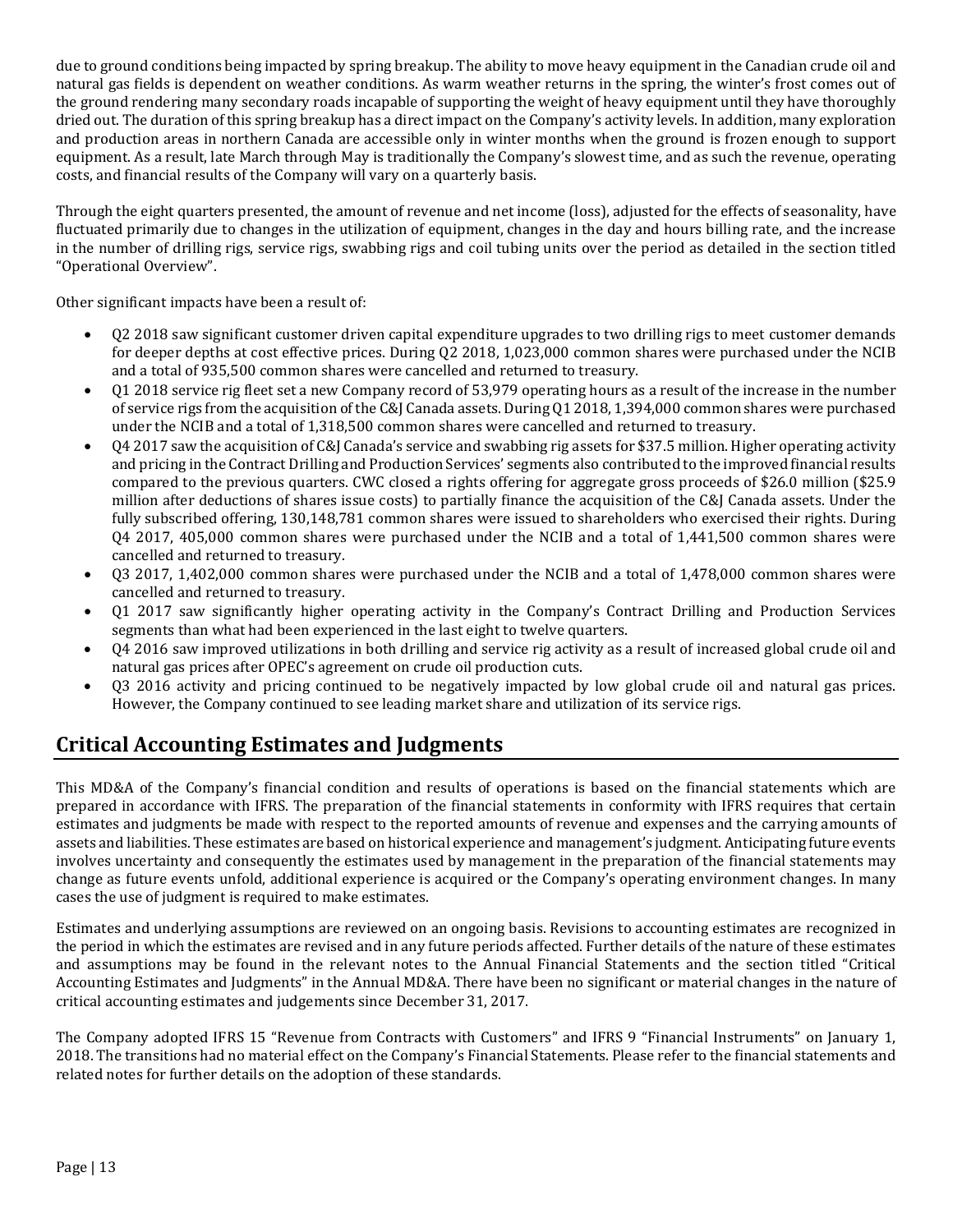## **CEO and CFO Certifications**

The CEO and CFO of TSX Venture Exchange listed companies, such as CWC, are not required to certify they have designed internal control over financial reporting, or caused it to be designed under their supervision, to provide reasonable assurance regarding the reliability of financial reporting and the preparation of financial statements for external purposes in accordance with IFRS. Instead, an optional form of certification has been made available to TSX Venture Exchange listed companies and has been used by CWC's certifying officers for the June 30, 2018 interim filings. The certification reflects what the Company considers to be a more appropriate level of CEO and CFO certification given the size and nature of the Company's operations. This certification requires that the certifying officer's state:

- They have reviewed the annual financial report and MD&A;
- That, based on their knowledge, they have determined there is no untrue statement of a material fact, or any omission of material fact required to be stated which would make any statement not misleading in light of the circumstances under which it was made within the annual filings; and
- That based upon their knowledge, the annual filings, together with the other financial information included in the annual filings, fairly present in all material respects the financial condition, financial performance and cash flows of the Company as of the date and for the periods presented in the annual filings.

### **Risks and Uncertainties**

Certain activities of the Company are affected by factors that are beyond its control or influence. Additional risks and uncertainties that management may be unaware of, or that they determine to be immaterial, may also become important factors which affect the Company. Along with the risks discussed in this MD&A, other business risks faced by the Company may be found under "Risk Factors" in the Company's most recent Annual Information Form which is available under the Company's profile at [www.sedar.com](http://www.sedar.com/)</u> or by contacting the Company.

### **Forward-Looking Information**

*This MD&A contains certain forward-looking information and statements within the meaning of applicable Canadian securities legislation. Certain statements contained in this MD&A, including most of those contained in the section titled "Outlook" and including statements which may contain such words as "anticipate", "could", "continue", "should", "seek", "may", "intend", "likely", "plan", "estimate", "believe", "expect", "will", "objective", "ongoing", "project" and similar expressions are intended to identify forward-looking information or statements. In particular, this MD&A contains forward-looking statements including management's assessment of future plans and operations, planned levels of capital expenditures, expectations as to activity levels, expectations on the sustainability of future cash flow and earnings and the ability to pay dividends, expectations with respect to crude oil and natural gas prices, activity levels in various areas, expectations regarding the level and type of drilling and production and related drilling and well services activity in the WCSB, expectations regarding entering into long term drilling contracts and expanding its customer base, and expectations regarding the business, operations, revenue and debt levels of the Company in addition to general economic conditions. Although the Company believes that the expectations and assumptions on which such forward-looking information and statements are based are reasonable, undue reliance should not be placed on the forward-looking information and statements because the Company can give no assurances that they will prove to be correct. Since forward-looking information and statements address future events and conditions, by their very nature they involve inherent risks and uncertainties. Actual results could differ materially from those currently anticipated due to a number of factors and risks. These include, but are not limited to, the risks associated with the drilling and oilfield services sector (ie. demand, pricing and terms for oilfield drilling and services; current and expected oil and gas prices; exploration and development costs and delays; reserves discovery and decline rates; pipeline and transportation capacity; weather, health, safety and environmental risks), integration of acquisitions, competition, and uncertainties resulting from potential delays or changes in plans with respect to acquisitions, development projects or capital expenditures and changes in legislation, including but not limited to tax laws, royalties and environmental regulations, stock market volatility and the inability to access sufficient capital from external and internal sources and the inability to pay dividends. Accordingly, readers should not place undue reliance on the forward-looking statements. Readers are cautioned that the foregoing list of factors is not exhaustive. Additional information on these and other factors that could affect the Company's financial results are included in reports on file with applicable securities regulatory authorities and may be accessed through SEDAR at [www.sedar.com.](http://www.sedar.com/) The forward-looking information and statements contained in this MD&A are made as of the date hereof and the Company undertakes no obligation to update publicly or revise any forward-looking information or statements, whether as a result of new information, future events or otherwise, unless so required by applicable securities laws. Any forward-looking statements made previously may be inaccurate now.*